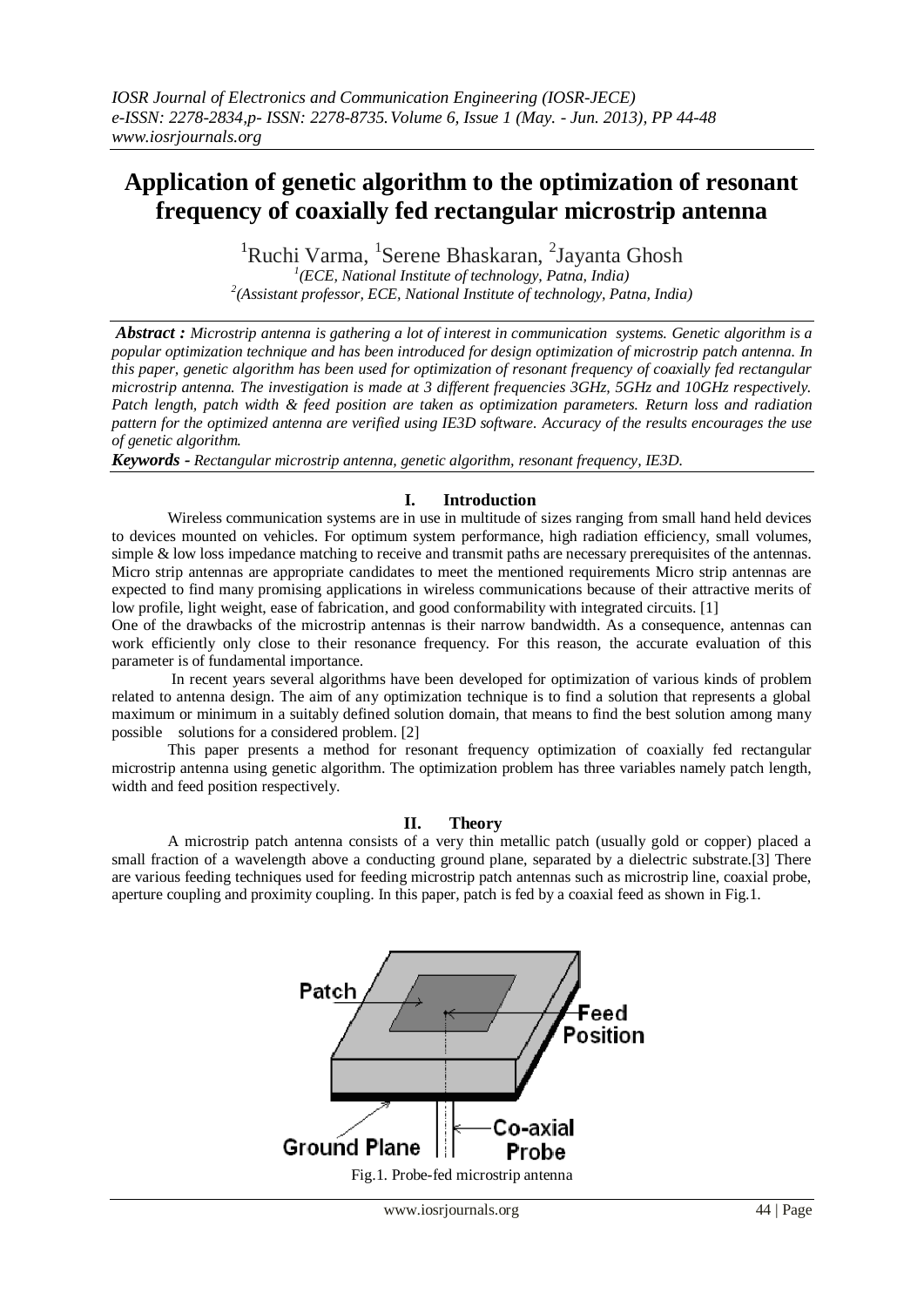The transmission line model and cavity model are approximate models often used for design and analysis of microstrip antennas. Here we have used the cavity model for our analysis.

The rectangular microstrip patch antenna can be considered in the fundamental mode, modelled by a simple resonant parallel RLC circuit, as shown in Fig.2. In order to take the coaxial-feed probe into account, it is necessary to modify the input impedance by an inductive reactance term  $(X_L)$ .



Fig.2. Equivalent resonant parallel RLC circuit

Thus the input impedance of coaxially fed microstrip antenna is given as:

$$
Zin = \frac{R}{1+Q^{-2}\left(\frac{f}{fr}-\frac{fr}{f}\right)^2} + j\left(Xl - \frac{\frac{R}{1+Q\left(\frac{f}{fr}-\frac{fr}{f}\right)}}{\frac{R}{1+Q^{-2}\left(\frac{f}{fr}-\frac{fr}{f}\right)^2}}\right) \tag{1}
$$

where. R is the resonant resistance of the resonant parallel RLC circuit, fr is the resonant frequency, and Q is the total quality factor associated with system losses including radiation, the loss due to heating in the conducting elements and the ground plane, and the loss due to heating within the dielectric medium.

## **III. Genetic Algorithm**

A genetic algorithm has been developed for determining the parameters to provide accurate value of the resonant frequency. Genetic algorithm is a robust global stochastic search methods based on the Darwinian concepts of natural selection and evolution. The parameters of each individual of the population are usually encoded as a string of bits (chromosomes). The first group of individuals (generation) is created randomly. The fitness of each individual is determined. Mating these individuals forms a new generation. The more fit individuals are selected and given greater chance of reproducing. Crossover and mutation are used to allow global exploration of the cost function. The best individual may be passed unchanged to the next generation. This iterative process creates successive generations until a stop criterion is reached. It is expected that individuals of successive generations converge to the global maximum. [4], [5].

#### **3.1. Genetic Algorithm Based Optimization Of Resonant Frequency**

In this paper, coaxially fed microstrip antenna is considered for optimization. The fitness function is defined as:  $F=(absf-fr)+absf(real(Z)-50)+absim(2)$  (2)

where Z is an input impedance and real(Z) is the real part  $\&$  imag(Z) is the imaginary part of Z.

At resonant frequency imaginary part of input impedance should be zero. Impedance matching is a very important factor and must be considered for designing an antenna. Perfect impedance matching leads to maximum coupling and thus minimizing the return loss and return loss at resonant frequency can be minimized if real part of input impedance is close to  $50\Omega$ .

The genetic algorithm is used for optimizing operations. It performs three tasks as follows:

1) It generates the parameters of each structure and sends them to the fitness module.

2) It receives each structure's fitness value from the fitness module.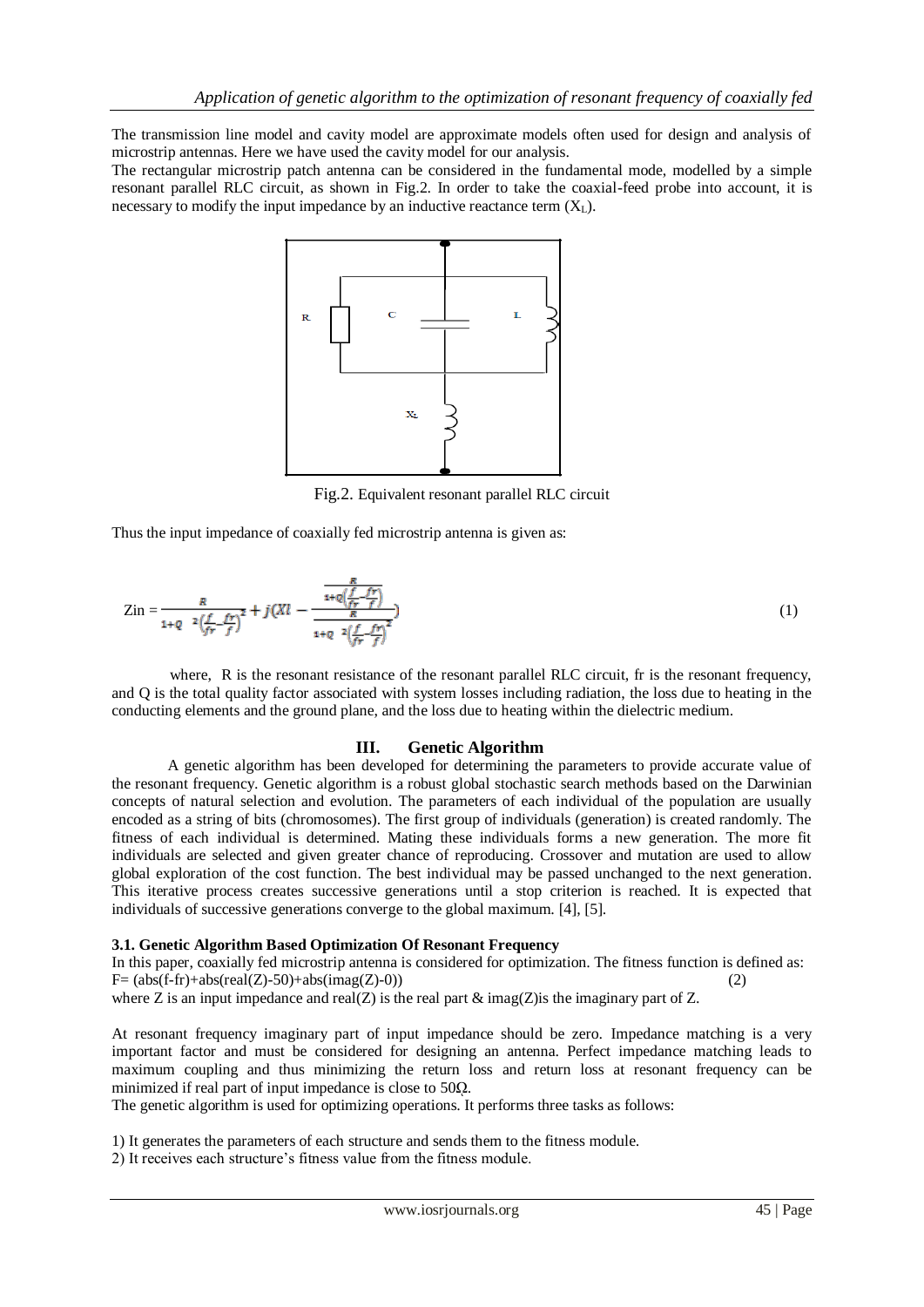3) Based on the fitness values, the next generation is created by a reproduction process that involves roulette wheel selection, crossover, mutation, and elitist strategy.

The reproduction process is iterated until the fitness function converges to a maximum value, or the termination criterion is met. [6]

In this paper probability of crossover & probability of mutation are taken as 0.8 & 0.05 respectively. The process is repeated for 50 iterations which is the criterion for termination of the process.

## **IV. Results And Discussions**

The investigation is made at three different frequencies namely 3GHz, 5GHz and 10GHz respectively. Table 1 tabulate the optimized values of patch length patch width and feed position for different frequencies. Figs.3-6 show the simulated return loss and radiation pattern plots at different resonant frequencies, for each case.

Table 1

| Resonant frequency | Optimum | patch | Optimum | patch | Feed position | Return loss |
|--------------------|---------|-------|---------|-------|---------------|-------------|
| (GHz)              | length  |       | width   |       | (mm)          | (db)        |
|                    | (mm)    |       | mm)     |       |               |             |
|                    | 22.9    |       | 43.5    |       |               | $-18.7091$  |
|                    | 18.325  |       |         |       |               | $-22.0256$  |
| l0                 | 6.25    |       | 14.8    |       |               | $-41.752$   |

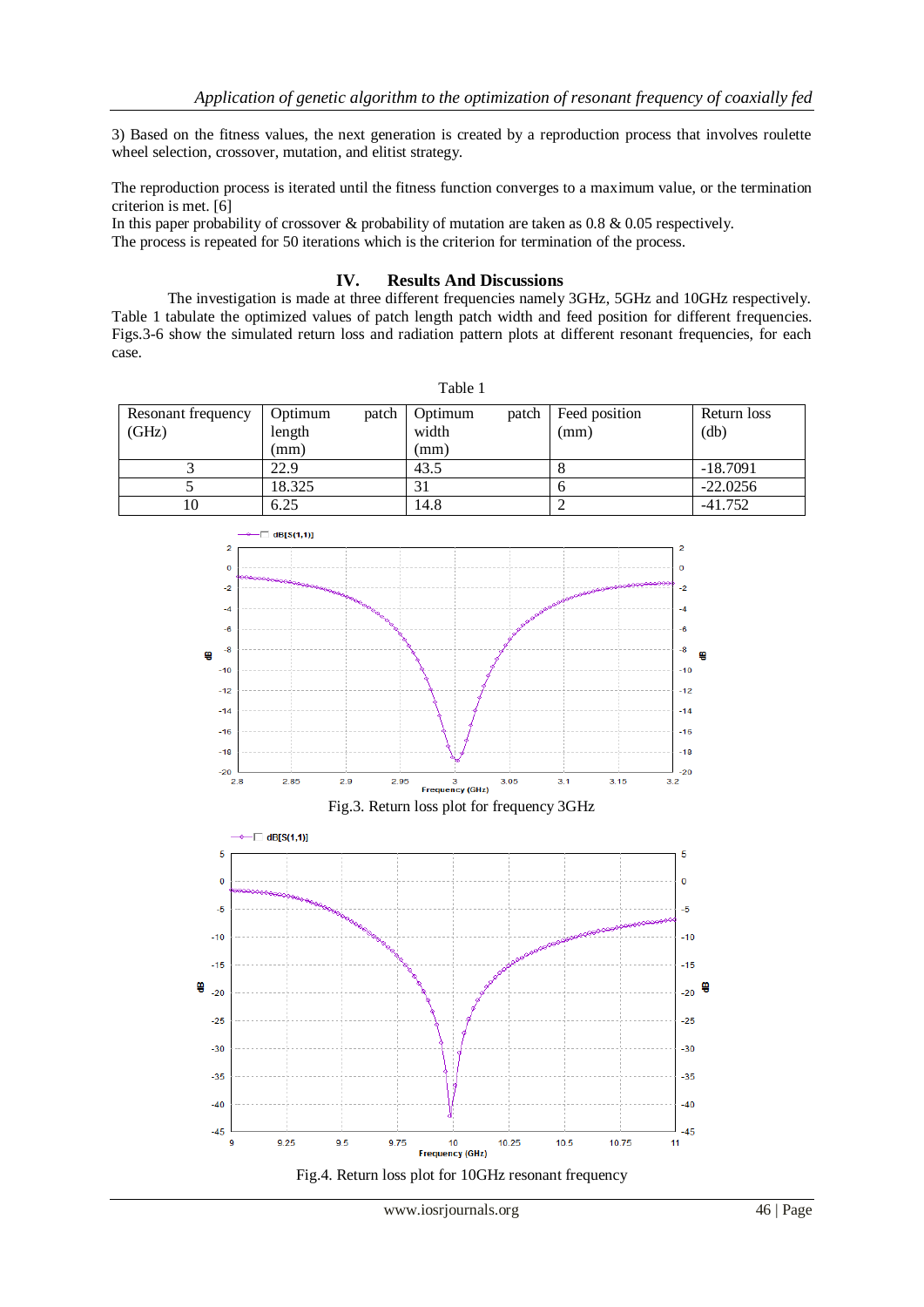

Fig.6. Radiation pattern for frequency 10 GHz

# **V. Conclusion**

The method of designing microstrip antenna, using genetic algorithm, is presented in this paper. The accurate evaluation of resonance frequency of microstrip antennas is a key factor to guarantee their correct behaviour. Thus genetic algorithm has been used for optimization of resonant frequency for perfect impedance matching. Results are verified by IE3D software.The return loss plots show that the resonant frequencies obtained from the optimization process exactly matches with the desired values. The radiation pattern clearly shows that there is radiation only in the forward direction but no radiation in the backward direction which gives an accuracy of the impedance matching of the designed antenna. This means that the antenna is perfectly matched. Results encourage the use of genetic algorithm for optimal design.